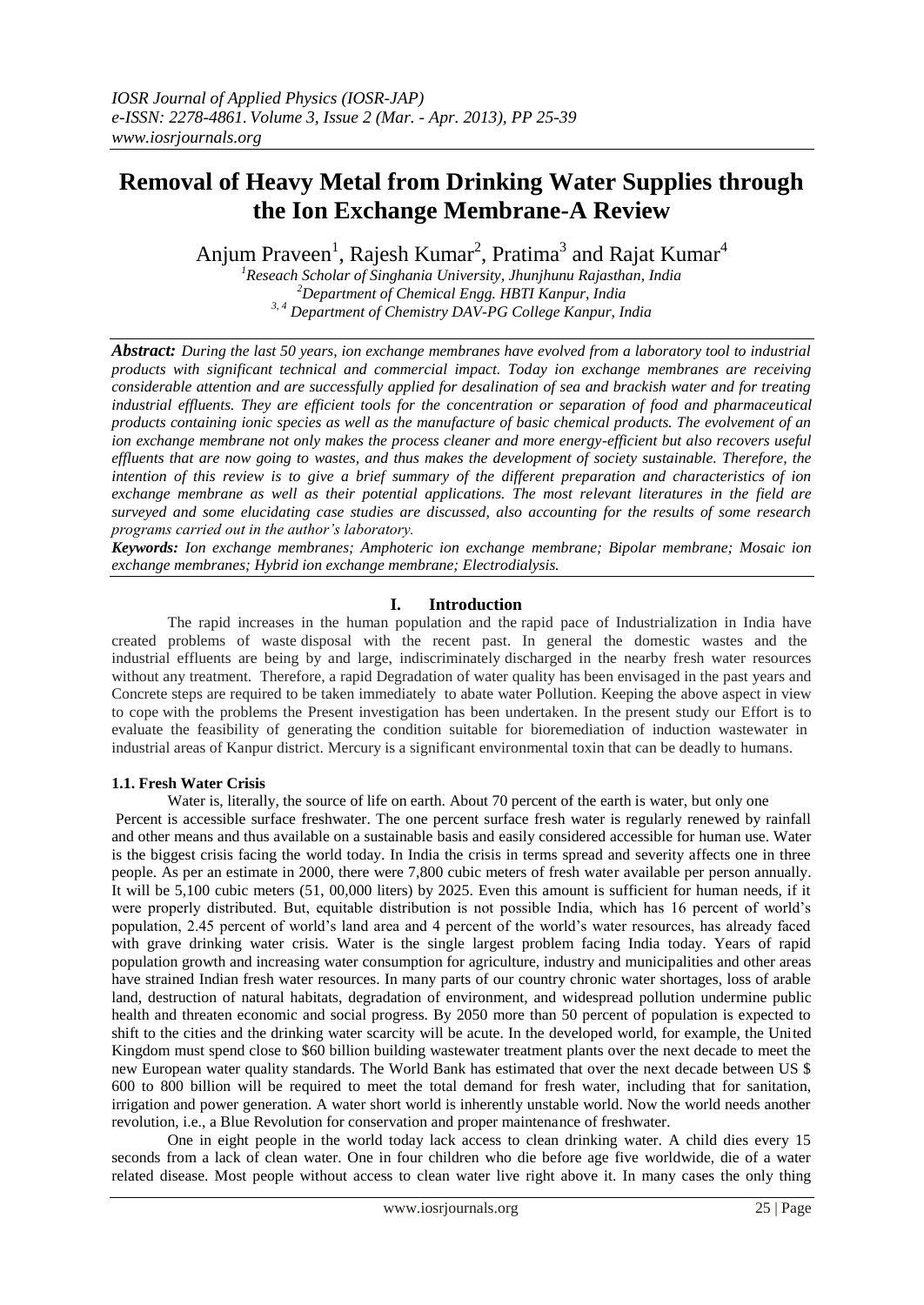preventing access to clean water is money1. Access to clean water is the foundation of development. Food, health, hygiene, habitat, education, employability, productivity are all dependent upon access to water. Without clean water, none of these is possible and poverty is inevitable. Majority of these people are in the developing world.

 Over the years, India has made improvements to both the availability and quality of municipal drinking water systems. However the exponentially growing population has stressed existing water systems and resources. The pressures of urbanization have stretched government solutions. Rural areas are still left out. Many water sources are contaminated with both bio and chemical pollutants, and over 21% of the country's diseases are water-related.

The Department for International Development (DFID) leads the UK Government's fight against global poverty. To take this agenda forward DFID is establishing a research programme to help engage with those new and emerging technologies with the potential to impact on poverty in a way that enables developing countries to take advantage of what they have to offer. Through this research, Technology and Action for Rural Advancement (TARA) seeks to identify key challenges and barriers that may reduce the impact of technologies such as Nanotechnologies for providing clean drinking water reaching the underprivileged in developing countries, it's possible environmental implications and remedial measures.

 Only 2.53 % of earth's water is fresh, and some two-thirds of that is locked up in glaciers and permanent snow cover. Nearly one billion people - one in eight persons in the world – lack access to safe water supply. Over 3.5 million people die each year from water-related disease; 84 % are children. 98 % occur in the developing world. Sixty five million people are at risk of arsenic poisoning in the Bangladesh, India and Nepal area. The water and sanitation crisis claims more lives through disease than any war claims through guns [2].

 Indian government surveys reveal that only 30 % of the rural population had access to safe drinking (tap) water in the country. 55 % depend on tube well or hand pumps to meet their drinking water requirement. 15 % of rural populations were still looking for a dependable source of water. In urban areas, 74 % depend on tap water and 18 % on tube well/hand pump [2].

Altogether the cost of environmental damage is estimated to be \$9.7 billion per year, of the most vital is the health impacts of water pollution accounting for 59% of the total value of degradation. Waterborne diseases (the consequence of a combination of lack of clean water supply and inadequate sanitation) cost the Indian economy 73 million working days a year. Water quality is a major problem in both ground and surface water. Although in their upper reaches most rivers are of good quality, the middle and lower reaches of almost all rivers face major degradation. Some of the key pollutants and their sources are summarized below.

**Microbial contamination (faecal)** mainly arises from inadequately treated or untreated sewage. Lack of sanitation and sewage treatment facilities is the main cause for this.

· **Heavy metal** contaminated waste water from industrial activities such as electroplating, textile dyeing; tanneries etc reach the surface or ground water sources if it's inadequately treated. In addition leaching from solid waste dumps (e.g. fly ash ponds, sludge from above industries) also contributes towards heavy metal accumulation.

· **High salinity** arises from decreasing groundwater levels and seawater intrusion. This is also aggravated by agricultural run offs, which are rich in salts.

· **Arsenic, fluoride, nitrate, nickel and organic waste phenol** contaminants enter groundwater aquifers from their presence in the sediments of the region. This has been further aggravated by excessive groundwater withdrawals.

· **Micropollutants** include **pesticides, endocrine disrupting substances,** and **surfactants.** These arise from agricultural run offs and from sewage.

 Water that does not meet drinking water standards should be treated to ensure that the health of the consumer or community is not compromised through exposure to toxic pollutants. Water supply systems in urban India are mainly centralized and managed by municipal bodies. Certain levels of treatment and purification occur at source before distribution via a piped network. Chlorination is the most common measure. Rural India depends on varied localized sources to meet its water needs. Traditionally households boil water before consumption. Urban markets today are flooded with household water purifiers catering to the middle and upper classes. The technologies used vary from reverse osmosis to UV purification to ionization, iodine filters, etc.

 Polluted water is often treated by conventional or pressure-driven membrane processes to make it comply with drinking water standards. Conventional water treatment process consists of several stages. These include pre-treatment, coagulation, flocculation, sedimentation, disinfection, aeration, and filtration. The pretreatment stage removes suspended solids. Coagulation and flocculation are carried out to precipitate dissolved impurities through sedimentation. The water is then filtered to remove any suspended particles. One of the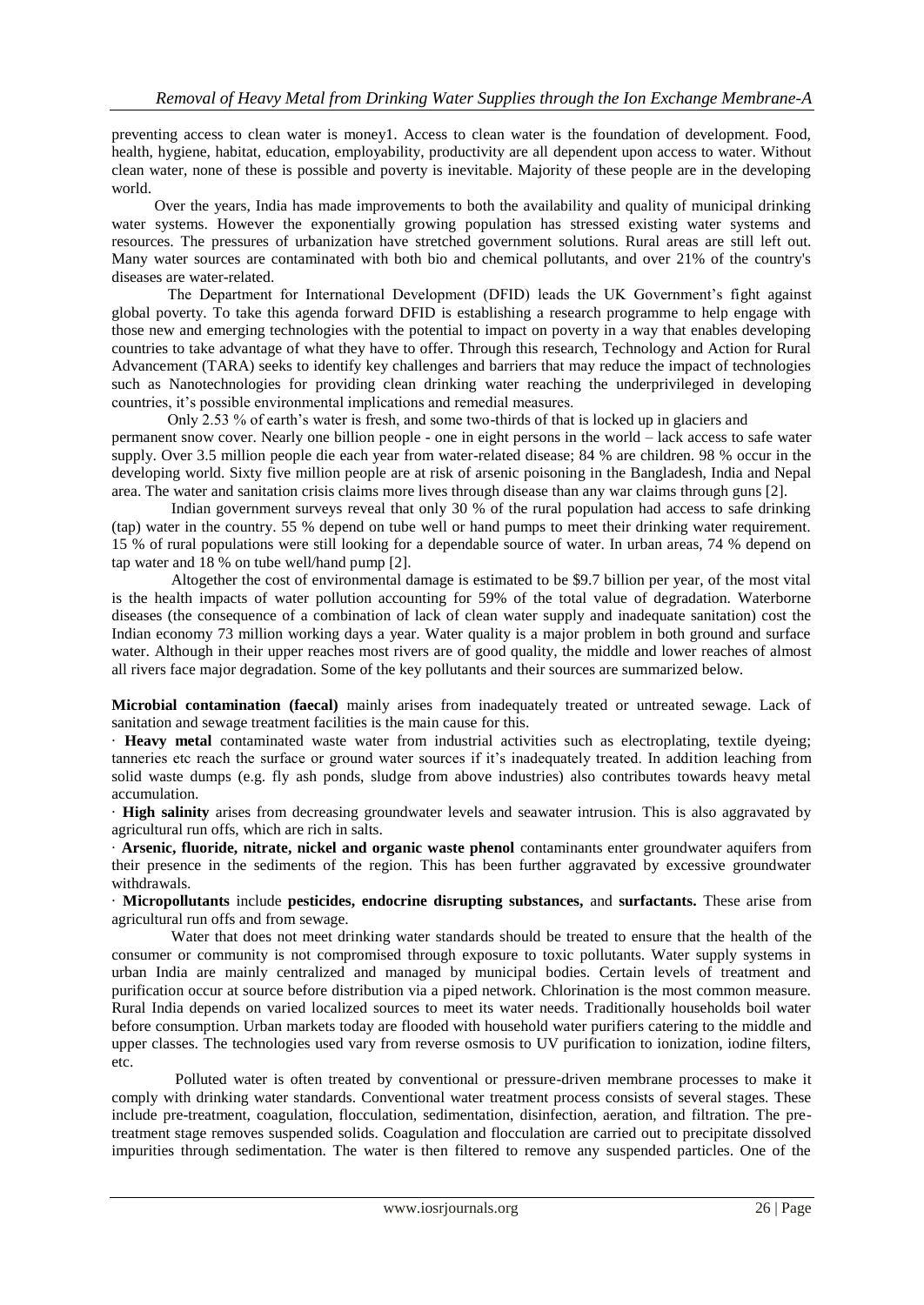disadvantages of the conventional water treatment method is that it cannot remove dissolved salts and some soluble inorganic and organic substances.

 The DFID Research Strategy 2008 – 2013 recognises a key role for research to help anticipate and respond to future trends with respect to new and emerging cutting edge technologies that could have a real relevance to the needs of poor people. The Research Strategy also recognises that the challenge for DFID lies not in the development or commercial application of these technologies, but in translational research to support the longer term development agenda. Research is needed into the most effective, safe and affordable approaches to applying these new technologies in developing country situations and to ensuring the benefits are derived by the poorest. Purifying drinking water is one of the strategic areas for the research with a special focus on nanotechnology. TARA has undertaken this research to identify the key challenges and barriers that may be reducing the impact of these technologies on the lives of poor people and help to identify some of the key technologies that could form the basis of further work.

## **1.2 Major uses and sources in drinking-water**

The primary source of nickel in drinking-water is leaching from metals in contact with drinking-water, such as pipes and fittings. However, nickel may also be present in some ground waters as a consequence of dissolution from nickel ore-bearing rocks.

 Nickel is used principally in its metallic form combined with other metals and nonmetals as alloys **[1]**. Nickel alloys are characterized by their hardness, strength, and resistance to corrosion and heat. Nickel is used mainly in the production of stainless steels, non-ferrous alloys, and super alloys. Other uses of nickel and nickel salts are in electroplating, as catalysts, in nickel–cadmium batteries, in coins, in welding products, and in certain pigments and electronic products (IARC, 1990). It is estimated that 8% of nickel is used for household appliances (IPCS, 1991). Nickel is also incorporated in some food supplements, which can contain several micrograms of nickel per tablet (EU, 2004).

### **1.3 Environmental pollution**

Environmental pollution is an emerging threat and of great concern in today's context pertaining to its effect on the ecosystem. Water pollution is one of the greatest concerns now a day. In recent years, considerable attention has been paid to industrial wastes discharged to land and surface water. Industrial effluents often contain various toxic metals, harmful dissolved gases, and several organic and inorganic compounds. These may accumulate in soil in excessive quantities in long-term use, ultimately physiologically adverse effects on crop productivity.

 The worldwide rise in population and the industrialization during the last few decades have resulted in ecological unbalance and degradation of the natural resources. One of the most essential natural resources, which have been the worst victim of population explosion and growing industrialization, is water. Huge quantity of wastewater generated from human settlement and industrial Sectors accompany the disposal system either as municipal wastewater or industrial wastewater. This wastewater is enriched with varied pollutants and harmful both for human being and the aquatic flora and fauna, finds its way out into the nearly flowing or stationary water bodies and thus makes natural sources of water seriously contaminated.

 It has been estimated that over 5 million chemical substances produced by industries have been identified and about 12000 of these are marketed which amount to around half of the total production. Due to discharge of toxic effluents long-term consequence of exposure can cause

Cancer, delayed nervous damage, malformation in urban children, mutagenic changes, neurological disorders etc. Various acid manufacturing industries discharge acidic effluent, which not only make the land infertile. But make the water of the river acidic also. The high acidity causes stomach diseases and skin ailments in human beings.

 Nickel is a lustrous white, hard, ferromagnetic metal. It occurs naturally in five isotopic forms: 58 (67.8%), 60 (26.2%), 61 (1.2%), 62 (3.7%), and 64 (1.2%). Nickel usually has two valence electrons, but oxidation states of +1, +3, or +4 may also exist. Metallic nickel is not affected by water but is slowly attacked by dilute hydrochloric or sulfuric acid and is readily attacked by nitric acid. Fused alkali hydroxides do not attack nickel. Several nickel salts, such as the acetate, chloride, nitrate, and sulfate, are soluble in water, whereas carbonates and hydroxides are far less soluble and sulfides, disulfides, subsulfides, and oxides are practically insoluble in water. Alloys of nickel containing more than 13% chromium are to a high degree protected from corrosion in many media by the presence of a surface film consisting mainly of chromium oxide (Morgan & Flint, 1989; Haudrechy et al., 1994).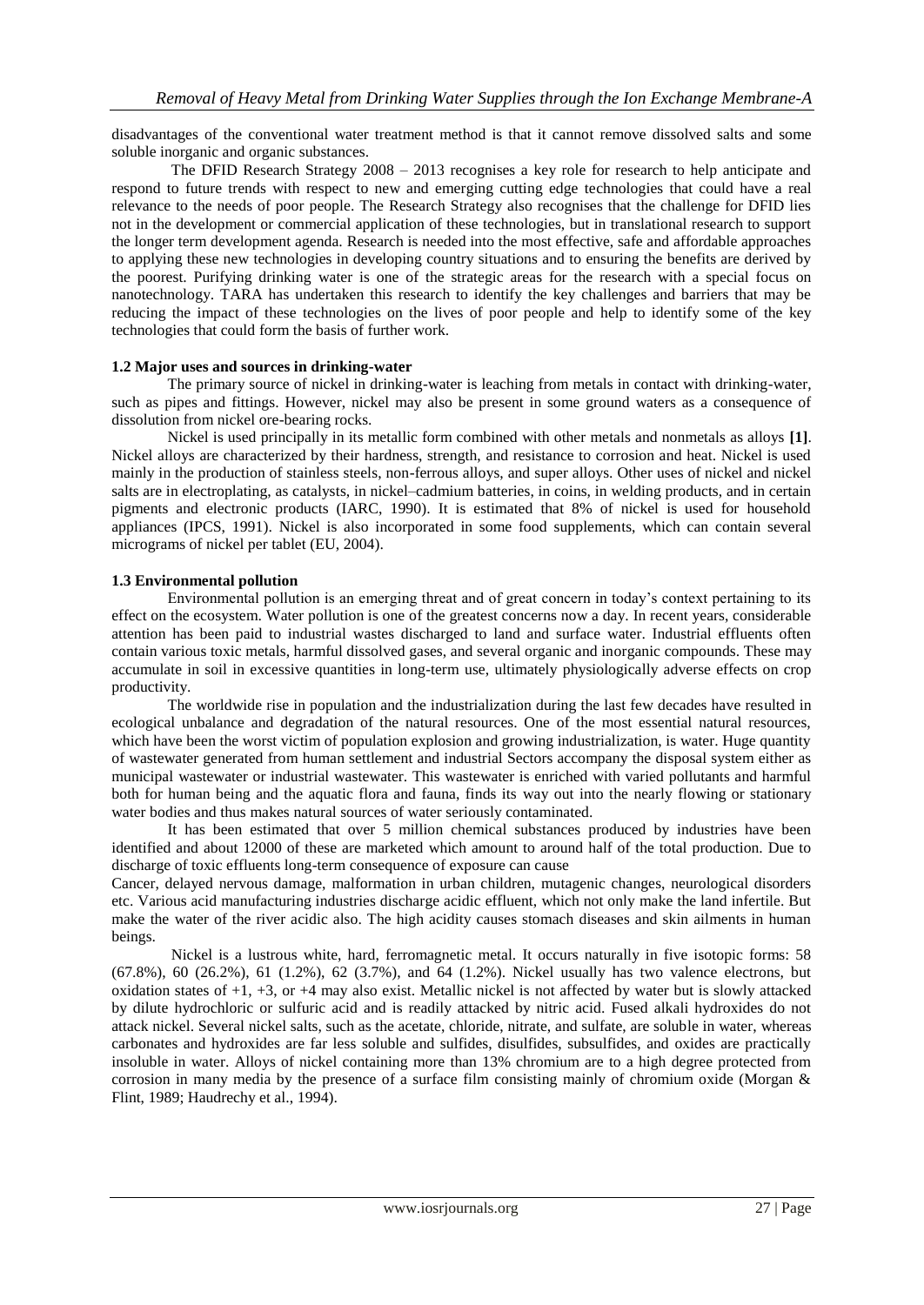#### **II. Environmental Levels And Human Exposure 2.1 Air**

Nickel concentrations in remote areas are in the range of  $1-3$  ng/m3, whereas concentrations in rural and urban air range from 5 to 35 ng/m3. It has been estimated that non-occupational exposure via inhalation is  $0.2-1.0 \mu$ g/day in urban areas and  $0.1-0.4 \mu$ g/day in rural areas (Bennett, 1984). The mainstream smoke of one cigarette contains about 0.04–0.58 μg of nickel (IARC, 1990).

### **2.2 Water**

Nickel concentrations in groundwater depend on the soil use, pH, and depth of sampling. The average concentration in groundwater in the Netherlands ranges from 7.9 μg/litre (urban areas) to 16.6 μg/litre (rural areas). Acid rain increases the mobility of nickel in the soil and thus might increase nickel concentrations in groundwater (IPCS, 1991). In groundwater with a pH below 6.2, nickel concentrations up to 980  $\mu$ g/litre have been measured (RIVM, 1994).

In Canada, the median nickel level in drinking-water supplies was below the detection limit of 2 μg/litre; the maximum level observed was 69 μg/litre (Méranger et al., 1981). In drinking-water in the USA, 90% of all samples ( $n = 2503$ ) contained ≤10 µg/litre, and 97% had nickel concentrations of ≤20 µg/litre (ATSDR, 1996).

 In Europe, reported nickel concentrations in drinking-water were generally below 10 μg/litre (IPCS, 1991). Nickel levels below 1 μg/litre have been reported from Denmark and Finland (Punsar et al., 1975; Gammelgaard & Andersen, 1985). Average dissolved nickel concentrations in surface water in the rivers Rhine and Meuse are below 7 μg/litre (RIWA, 1994).

 Increased nickel concentrations in groundwater and municipal tap water (100–2500 μg/litre) in polluted areas and areas in which natural nickel was mobilized have been reported (McNeely et al., 1972; Hopfer et al., 1989). Water left standing overnight in plumbing fittings plated with chromium on a base of nickel contained a nickel concentration of 490 μg/litre (Andersen et al., 1983).

 Certain stainless steel well materials were identified as the source of increased nickel concentrations in groundwater wells in Arizona, USA. Mean nickel levels were 8–395 μg/litre; in some cases, nickel levels were in the range 1–5 mg/litre (Oakley & Korte, 1996).

Leaching of nickel from chromium–nickel stainless steel pipe work into drinking water diminished after a few weeks; as chromium was rarely found at any time in the water, this indicates that the leakage of nickel is not of corrosive origin, but rather attributable to passive leaching of nickel ions from the surface of the pipes (Schwenk, 1992). Concentrations of nickel leaching from new stainless steel pipes used for drinking-water were up to 6 μg/litre (Nickel Development Institute, personal communication, 2004). This maximum concentration can be increased when the pipes are assembled with tinned copper and gunmetal fittings. Fittings such as taps, which are chromium-plated, release much higher concentrations, but these decrease significantly with time (EU, 2004).

Nickel concentrations in bottled mineral water will depend on the source and any treatment applied. Levels of nickel in a selection of bottled mineral waters were below the detection limit of 25 μg/litre (Allen et al., 1989).

Arsenic is common in areas where there are metallic ore mining operations. Arsenic has also been used as a pesticide, a wood preservative, and in paints, dyes, metals, drugs, soaps, and semi-conductors **[2**]. Generally, naturally occurring arsenic has not been identified as a major concern in Rhode Island's groundwater as it has in other New England states such as New Hampshire and Maine. Arsenic has been widely used throughout the United States and the Northeast as a pesticide on fruit orchards and on some other crops. Though use of arsenic as a pesticide has been widely discontinued, it is possible that a buildup of arsenic in the soil has occurred over the years. There are other industrial sites that historically or presently could result in release of arsenic to the environment including: manufacturing of metals and alloys, pharmaceuticals, pesticides, and chemicals, and petroleum refining and waste incineration.

## **III. Various Options For Removal Of Heavy Metal**

**3.1Homogeneous ion exchange membranes** 

- **3.2 Inorganic–organic (hybrid) ion exchange membranes**
- **3.3 Bipolar ion exchange membranes**
- **3.4Amphoteric ion exchange membranes**
- **3.5 Mosaic ion exchange membranes**
- **3.6Novel processes based on ion exchange membranes**

**3.1 Homogeneous ion exchange membranes** 

**Tongwen Xu [3].** To prepare homogeneous ion exchange membranes, various approaches are available to introduce ionic groups. These approaches can be classified into three categories based on the starting materials.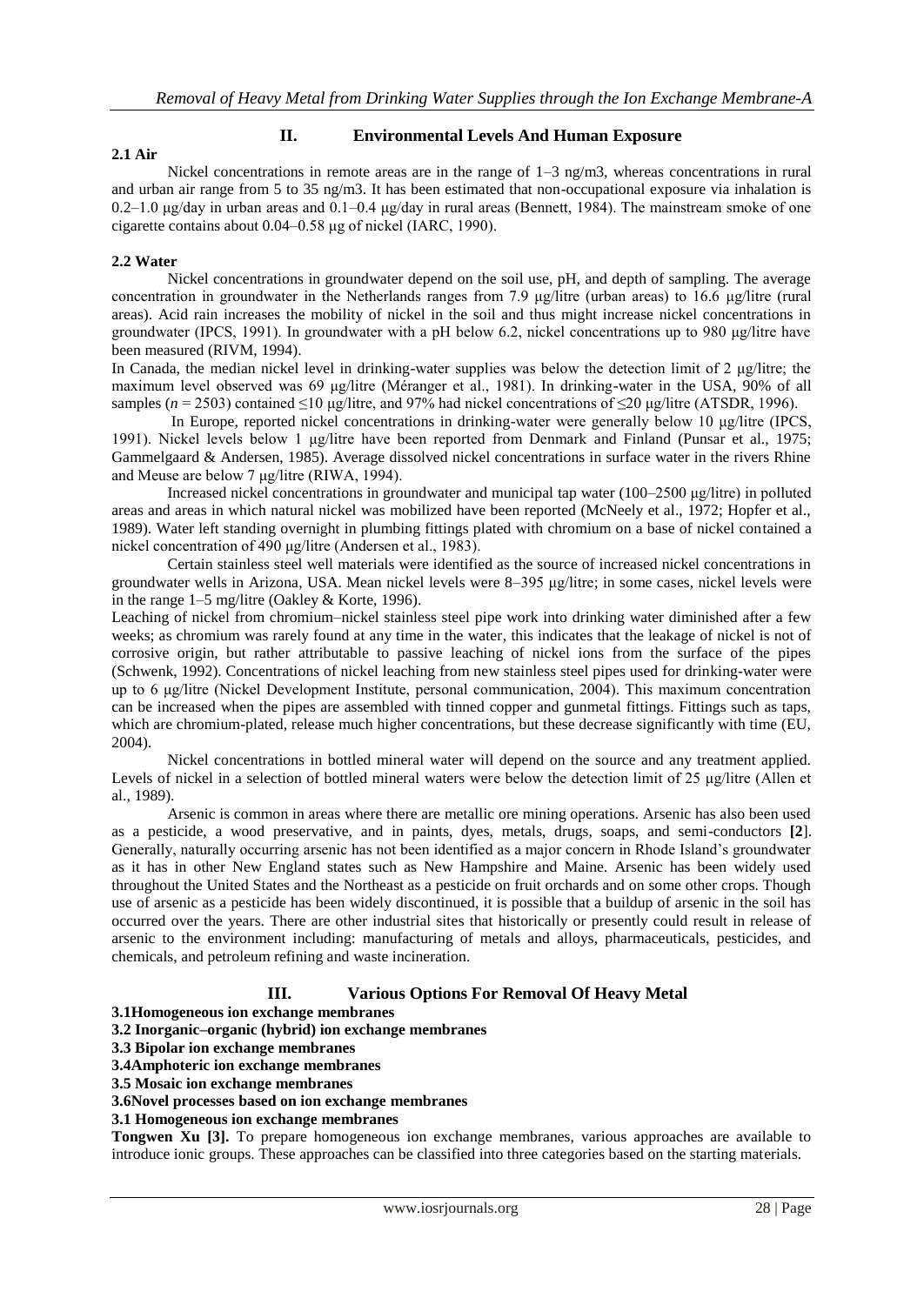(a) Starting with a monomer containing a moiety that either is or can be made anionic or cationic exchange groups, which can be copolymerized with non-functionalized monomer to eventually form an ion exchange membrane.

(b) Starting with polymer film, which can be modified by introducing ionic characters either directly by grafting of a functional monomer or indirectly by grafting nonfunctional monomer followed by functionalization reaction.

(c) Start with polymer or polymer blends by introducing anionic or cationic moieties, followed by the dissolving of polymer and casting it into a film. If the membrane is prepared from monomer, styrene and divinylbenzene are most commonly utilized neutral starting material for a traditional hydrocarbon type ion exchangemembrane for industrial uses, from which a strongly basic anion exchange membrane is usually prepared by two steps, chloromethylation and quaternary amination and the cation exchange membrane prepared by sulfonation. There exist numerous references in the literature for homogeneous ion exchange membrane preparation using such method.

 A great deal work has been dedicated to prepare ion exchange membranes from polymer film. Generally, these polymers are insoluble to any solvents, such as polymer films of hydrocarbon PE and PP or fluorocarbon origin (PTFE, FEP, PFA, ETFE and PVDF). In such route, two functional acidic groups were mainly identified as fixed ionic groups that confer the membrane its cation character, namely carboxylic (weakly acidic) and sulfonic acid (strongly acidic) groups. The former can be prepared either by direct grafting of acrylic monomers like acrylic, methacrylic acids and their mixtures with acrylonitrile and vinylacetate or by grafting of epoxy acrylate monomers, such as glycidyl acrylate or glycidyl methacrylate onto polymer films followed by the conversion of the epoxy group into carboxylic group, such as iminodiacetate groups which were obtained by post-grafting ring opening reaction. Strongly acidic membranes are commonly prepared by grafting of styrene onto polymer films and the resulted graft copolymer films are subsequently sulfonated.

 Also, significant efforts have been made to prepared anion exchange membranes from analogous polymer films. The common used method is the same as the second one of cation exchange membrane: grafting vinyl monomers, such as styrene onto polymer films followed by subsequent chemical modifications, such as chloromethylation-amination instead of sulfonation [4, 5]. An alternative way is to graft copolymerization of vinyl monomers, such as 4-vinylpyridine, 2 vinylpyridine and vinylbenzylchloride onto various polymer films using various grafting technologies, such asUV-induce plasma and irradiation methods. Anion exchange functional groups can be either strongly basic, such as tertiary ammonium or weakly basic, such as primary, secondary or tertiary amine groups.





Scheme 1. Anion exchange membrane preparation by ring opening reaction of epoxy group instead of chloromethylationwith chloromethyl methyl ether. Step 1, copolymerization reaction. Step 2, quaternary amination reaction.

#### **3.2 Inorganic–organic (hybrid) ion exchange membranes**

Inorganic–organic composite materials are increasingly important due to their extraordinary properties within a single molecular composite, which arise from the synergism between the properties of the components. These materials have gained much interest owing to the remarkable change in properties, such as mechanical, thermal, electrical and magnetic compared to pure organic polymers or inorganic materials. In these materials,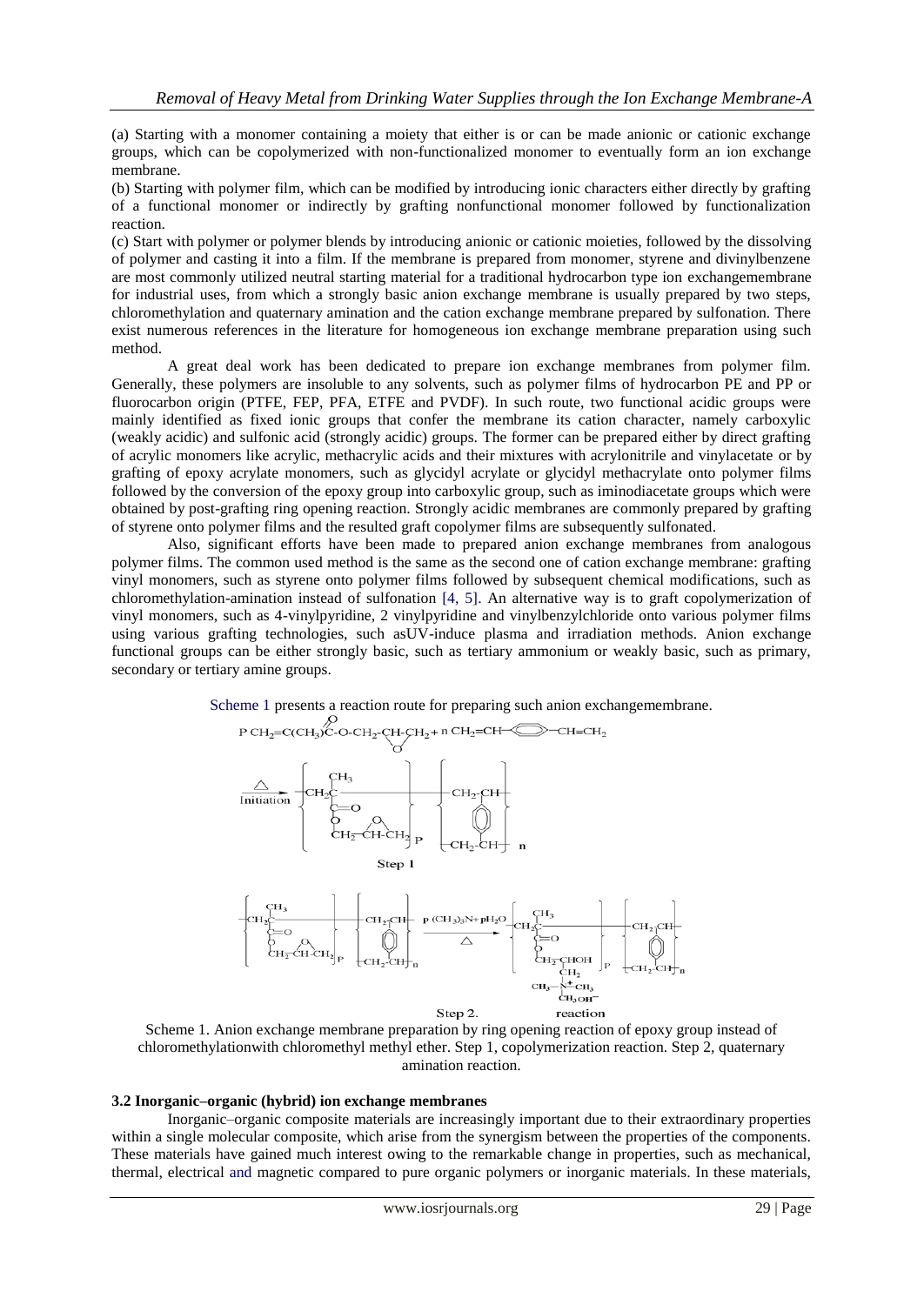organic materials offer structural flexibility, convenient processing, tunable electronic properties, photoconductivity, efficient luminescence and the potential for semiconducting and even metallic behavior. Inorganic compounds provide the potential for high carrier mobilities, band gap tunability, a range of magnetic and dielectric properties and thermal and mechanical stability. In addition to combining distinct characteristics, new or enhanced phenomena can also arise as a result of the interface between the organic and inorganic components.

## **3.3 Bipolar ion exchange membranes**

A bipolar membrane (BPM) is a kind of composition membrane that at least consists of a layered ionexchange structure composed of a cation selective layer (with negative fixed charges) and an anion selective layer (with positive fixed charges). Just the same as the discovery of semiconductor N–P junctions brings about the invention of many new semiconductor instruments, this composition of anionic and cationic exchange layer brings about many novelties [14–19], such as separation of mono-and divalent ions, anti-deposition, antifouling, water dissociation, etc. Particularly, electrodialytic water splitting employing bipolar membranes

to produce acids and bases from the corresponding salts as shown in Fig. 1 has become a new growth point in electrodialysis industries, and great potentialities exist in industries and daily life, such as chemical production and separation, biochemical engineering, environmental conservation, etc. [20–23]. The involvement of a BPM in these fields can significantly change the features of conventional processes and eliminate potential contamination to the environment [24].

 Electrodialytic water dissociation with a bipolar membrane is a very energy-efficient way to produce acids and bases from the corresponding salts, because the set-up can consists of hundreds of cell units stacked between two electrodes like a conventional electrodialysis. However, there are still severe problems, such as the instability of a bipolar membrane at high over limiting current density conditions [24]. Therefore, the most crucial aspect of these applications is the bipolar membrane itself. For preparing such membranes, various methods has been initiated, such as preparing directly from commercial cation and anion exchange membranes by adhering with heat and pressure or with an adhesive paste [25], preparing by casting a cation exchange polyelectrolyte solution (or an anion exchange polyelectrolyte solution) on a commercial anion exchange membrane (or on a cation exchange membrane) respectively [26,27], or preparing from the same base membrane by simultaneous functionalizing at the two membrane sides [28–30] or selectively functionalizing on one side to give cation selectivity and on the other side to give anion selectivity, etc. [31].



Fig. 1. Electrodialysis with bipolar membranes for the conversion of a salt MX into its respective acid HX and base MOH, taken from Ref. [32].

The two ion exchange layers in a bipolar membrane allow for the selective transport of the water dissociation products—protons and hydroxyl ions and block co-ions in the electrolyte. To facilitate the water splitting effect, a bipolar membrane also includes a contact region, also referred to the interfacial layer, where the desired water dissociation reaction occurs. The charged groups and structure of this region are of great significance for water dissociation and thus generally are modified elaborately to improve the bipolar membrane's performance. Now, it is well concluded that materials with the best catalytic activity are sufficient amounts of weak acids (and the corresponding bases), such as amino groups, pyridine, carboxylic acid, phenolic and phosphoric acid group [33–36] as well as heavy metal ion complexes, such as ruthenium trichloride, chromic nitrate, indium sulfate, hydrated zirconium oxide, etc. [37–40]. The catalytic mechanism is underlined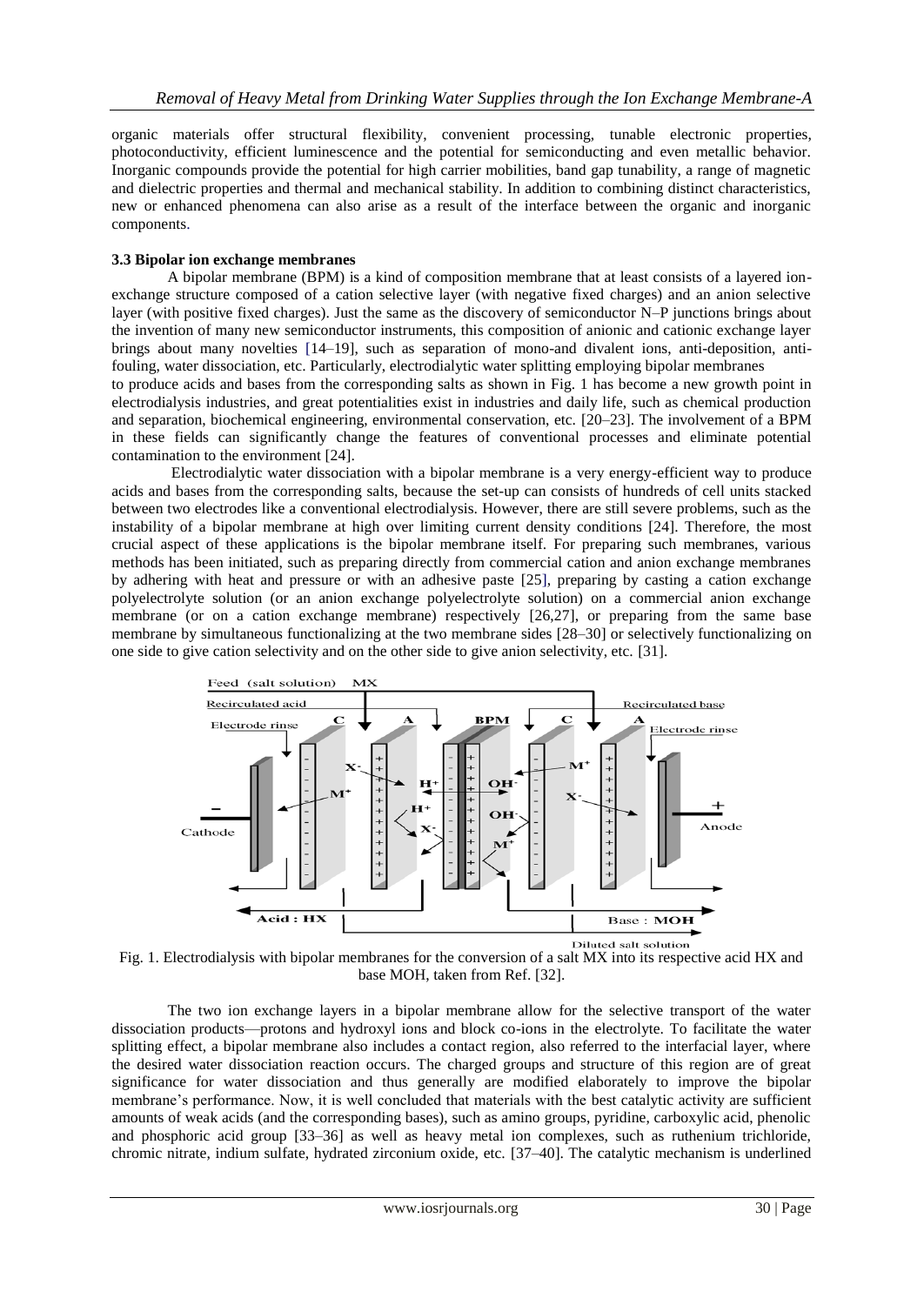by chemical reaction model of water dissociation, that is, the water splitting could be considered as some type of proton-transfer reaction between water molecules and the functional groups or chemicals [35, 41]:

B + H2O \_ BH+· · ·OH−\_ BH+ +OH− 1 BH+ +H2O \_ B· · ·H3O+\_ B + H3O 2

Fig. 2. The *I*–*V* curves of bipolar membranes of which the anion exchange membranes have been immersed in different concentration solutions of PEG 2000.

or  
\n
$$
A^{-} + H2O A H \cdot HO^{-} A H + OH- \qquad (3)
$$
\n
$$
AH + H2O A^{-} \cdot H3O^{+} A^{-} + H3O \qquad (4)
$$

Where BH+ andA− refer to the catalytic centers. The catalytic sites provide an alternative path with low effective activation energy for water splitting into hydrogen and hydroxyl ions. In order to further elucidate the relationship between the water splitting effect and the chemical composition of the middle layer and to find the varieties in catalyst, current jobs in the author's laboratory are concentrating on using macromolecules, such as polyethylene glycol (PEG) [42],

bio-macromolecule bovine serum albumin (BSA) containing both carboxylic and amino groups [43], starburst dendrite's [44], as well as polyvinyl alcohol (PVA) [45] as the interfacial layer to catalyze water dissociation in a bipolar membrane. We have surprisingly found that PEG has greatly improved performance of bipolar membranes from the viewpoint of the *I*–*V* curves as shown in Figs. 2 and 3. Further, This catalytic effect not increases with the adsorbed concentration (Fig. 2) but increase with the molecular weight as well (Fig. 3). But for the same material, such as PVA, which has more hydroxyl groups than PEG, the function is much Fig. 6. But for the same material, such as PVA, which has more hydroxyl groups than PEG, the function is much different.



Fig. 3. The I–V curves of bipolar membranes of which the anion exchange membranes have been brushed with 1.0M solutions of different weight of PEGs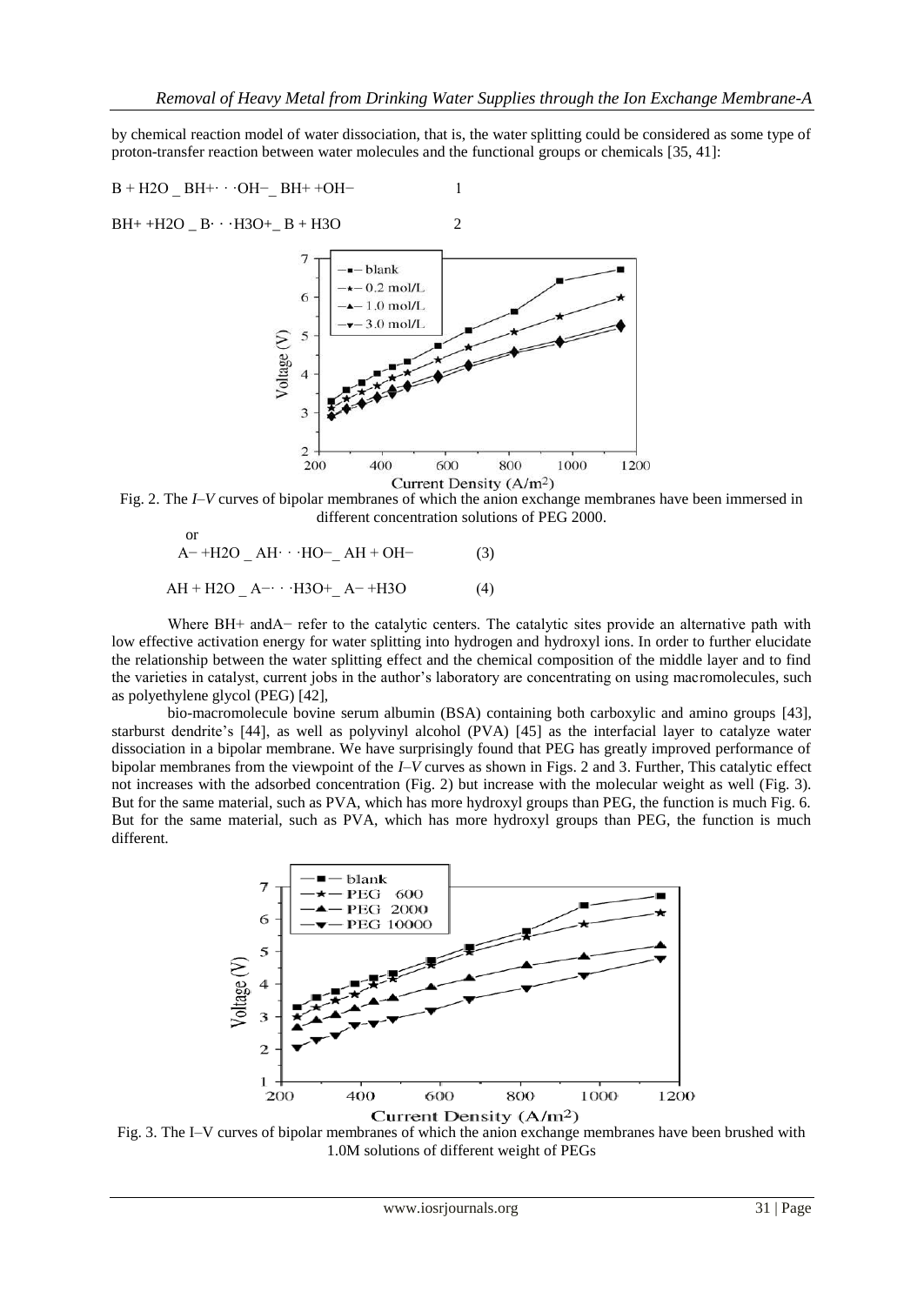As shown in Fig. 4, PVA performs the catalytic effect only at low adsorptional concentration. Theoretical interpretation has been conducted from the aspects of the strong hydrophilicity and interaction of PEG or PVA with watermolecules. Though both PEGand PVAare hydrophilic, the hydrogen-bonding and polar interactions between PEG andwater molecules are easily formed to increase the solubility of PEG in water, while PVA has a limit in solubility above which it is easily crystallized to give a neutral layer [45].



Fig. 4. The I–V curves of bipolar membranes in which anion exchange membranes have been immersed in different concentration PVA solution

As shown in Fig. 5, at a given PAMAMgeneration, taking G2 as an example, voltage decreases with PAMAM concentration at low concentration range due to an increase in catalytic sites from amino groups, and increases with PAMAM concentration at high concentration range due to an increase in steric effect. There exists a transitional concentration for each generation of PAMAM. Below this transitional concentration, PAMAM\ has a catalytic function, above it there is a hindrance effect, and at it the voltage across a bipolar membrane reaches a minimum and the catalytic effect is highest. This transitional concentration decreases with an increase in the generation of PAMAMas demonstrated in Fig. 6, in which voltage dependence on concentration for different generations was plotted at a given current density.



Fig. 5. The I–V curves of bipolar membrane of which the anion exchange membranes have been immersed in different concentration solutions of PAMAM G2.



Fig. 6. The relation between the potential drop and the PAMAM concentration at the current density of 1200 A/m2.

With proper generation and concentration, PAMAM not only work as a catalysis itself, but also can be used to coordinate the heavy metal ions, such as Cr3+, Fe2+ that have been found to be effective to water dissociation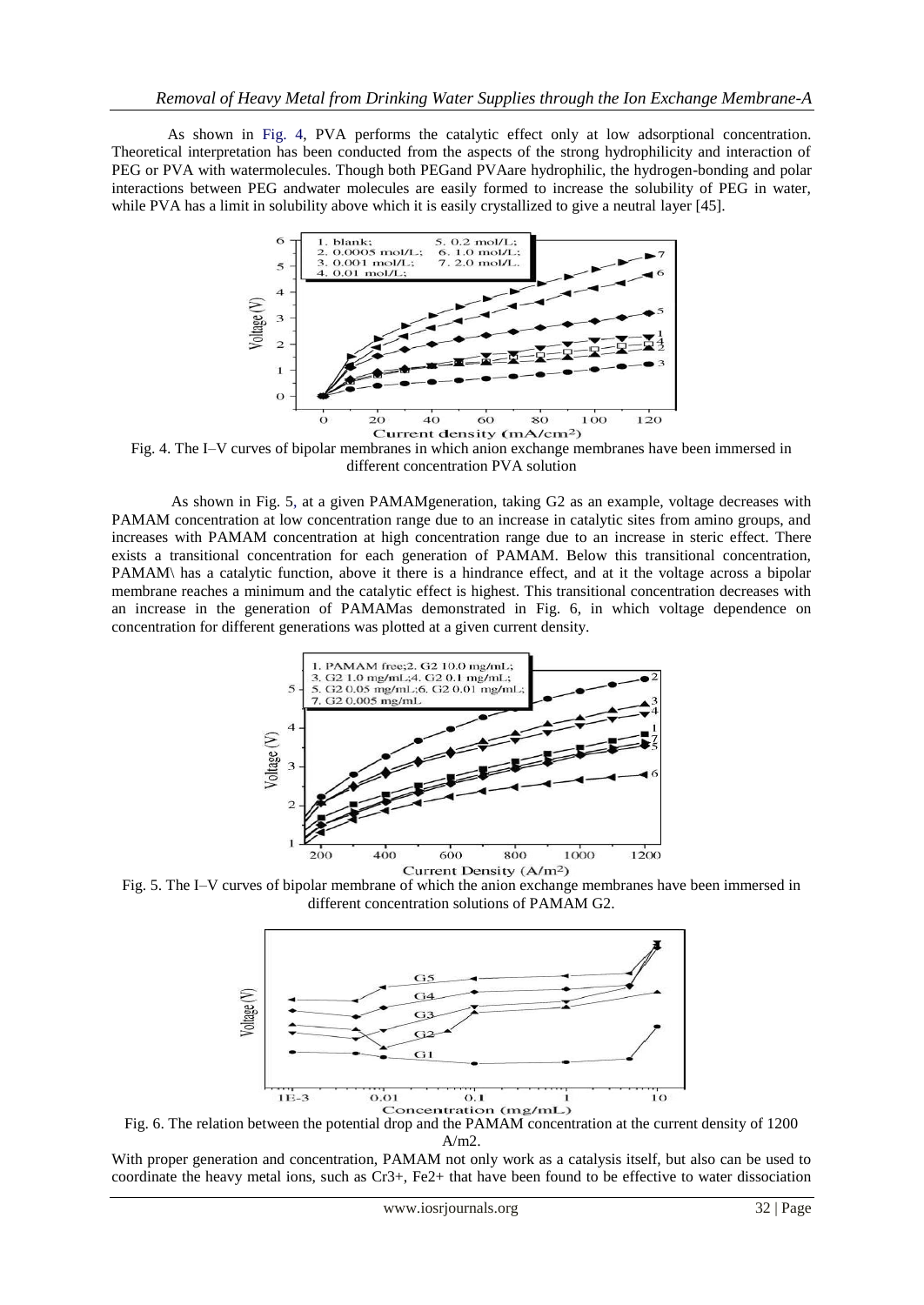[46] but easily lost during the operation. As shown in Fig. 7 [47], the voltages cross the bipolar membranes with both PAMAM and Cr (III) show the minimum among the investigated bipolar membranes without Cr (III) and PAMAM or with single Fig. component Cr (III) or PAMAM, indicating a synergism effect in catalyzingwater dissociation. Furthermore, compared with single Cr (III) as an intermediate layer, PAMAM coordinated Cr (III) receive longer catalytic effect as shown in Fig. 8. Unexpected results were observed for BSA, which contains both carboxylic and amino groups that should enhance the water dissociation according to the chemical reaction model [41]. The experimental results shown in Fig. 9 demonstrated a retardant effect [43]. The reasons are under-lined by the intrinsic properties of BSA molecules: steric effect gives rise to an increase in the thickness of the depletion layer, its amphoteric property weakens the electric field of the junction and hydrophobicity makes the junction less wettable [43]. Much work has been done in searching for better interfacial layer of a BPM. It is shown that it is easy to synthesize a BPM of small piece with tolerated potential, but it is not so easy to prepared a BPM of larger pieces with longer operational stability at severe circumstances, such as high temperature and over limiting current density [25,]. The hybrid bipolar ion exchange membrane will be the next choice.



**Fig. 7. The** *I***–***V* **curves of bipolar membranes with/without Cr(III) or PAMAM G4.**



**Fig. 8. The** *V***–***t* **curves of bipolar membranes with/without Cr(III) or PAMAM G4.**



**Fig. 9. Effect of BSA in the middle layer on I–V curves at different pH values. 3.4 Amphoteric ion exchange membranes**

Amphoteric ion exchange membranes contain both weak acidic (negative charge) groups and weak basic (positive charge) groups that are randomly distributed within the membrane matrix [48]. The sign of the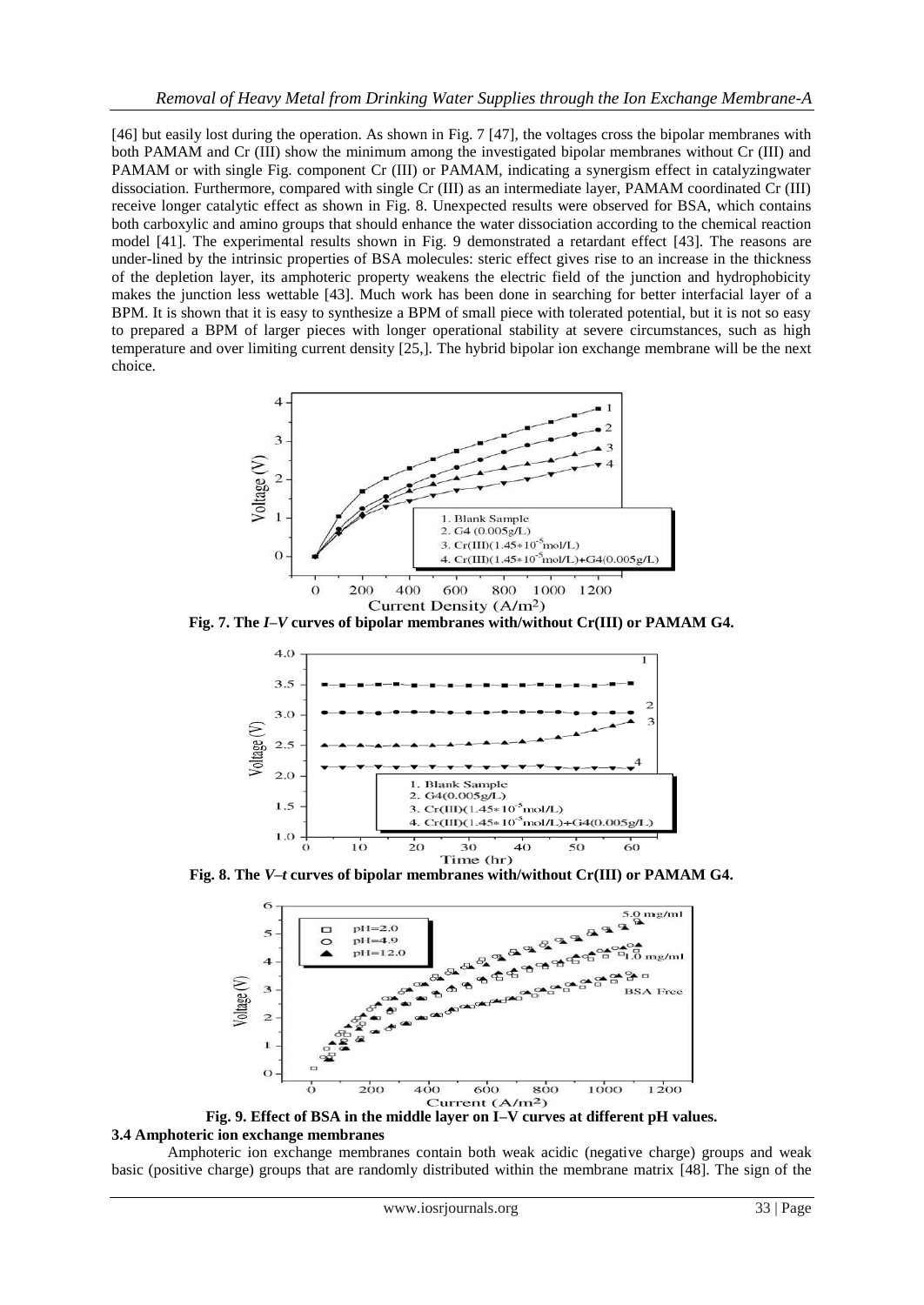charge groups in these membranes exhibits a pH response to an external solution. As described earlier, amphoteric ion exchange membranes was first suggested by S¨ollner in 1932 together with mosaic membranes. Since then, substantial researchers have been conducted for this kind of membrane. For example, Saito et al. [49] prepared weakly amphoteric polymer membranes from mixed solutions of poly(vinyl alcohol) and succinyl chitosans composed of carboxy and amino groups as the dissociative groups to determine the interactions occurring between the ion exchange groups on the polyampholyte chain and the counter ions. In the same lab, novel weak porous amphoteric charged membranes having cysteine residues were prepared by graftpolymerising poly(ethylene glycol) derivatives (with cysteine residues added to their side chains) onto a porous cellulose acetate membrane [50]. Nonaka et al. prepared homogeneous amphoteric polymer membranes bearing both amino groups and carboxyl groups from 2, 3-epithiopropyl methacrylate (ETMA)– butylmethacrylate (BMA)–*N*,*N*dimethylaminopropyl acrylamide (DMAPAA)–methacrylic acid (MAc) copolymers. The diffusive permeability of solutes with different charged conditions, and the changes in the membrane potential during the permeation of solutes through the amphoteric polymer membranes was investigated. In addition, Matsuyama et al. studied the permeability of ionic solutes through a polyamphoteric membrane [51]. Ramirez et al. [52] have studied theoretically the effects of pH on the ion transport through amphoteric polymer membranes composed of weak polyelectrolytes. Takagi and Nakagaki [53] theoretically discusses the permeation of ions through the amphoteric membrane using the advanced amphoteric membrane model shown in Fig. 10 and determines the membrane charge by the dissociation of the amphoteric membrane material as well as the selective adsorption of ions.



**Fig. 10. Advanced amphoteric membrane model, taken from Ref. [53].**

## **3.5 Mosaic ion exchange membranes**

Differentiating from amphoteric charged membrane with negatively fixed ions and those with positively fixed ions randomly distributed in a neutral polymer matrix, a chargemosaic membrane consists of a set of anion and cation exchange elements arranged in parallel, each element providing continuous pathway from one bathing solution to the other. When a gradient of electrolyte concentration is established across the membrane, anions and cations can flow in parallel through their respective pathways without a violation of macroscopic electroneutrality, resulting in a circulation of current between the individual ion-exchange elements.As a result of current circulation, the charge-mosaic membrane shows negative osmosis and salt permeability much greater than its permeability to non-electrolytes; these effects are not displayed in mono-ion exchange membranes or neutral membranes [54, 55].

# **3.6 Novel processes based on ion exchange membranes**

The conventional ion exchange membrane-based processes include electrodialysis, diffusional dialysis and Donnan dialysis, which are used today in a large variety of applications from water desalination, waste water treatment to chemical reactors.Detail descriptions of those applications can be found in some books and reviews [56].

 Another interesting application of ion exchange membranes is the so-called electrochemical-ion exchange. In this process, an ion exchange membrane is bonded directly on the surface of a metal mesh electrode. By applying a suit-able current, ion-exchange can be enhanced leaving, in some favorable cases, only part per billions of metal ions in the effluent. The regeneration of the resin can be simply attained by reversing the current. Originally developed by A.E.A. Harwell for brackish water desalination, it has afterwards been applied to the removal of ions, such as Co2+, Cs+, Li+, Cl−, SO4 2− and borates in nuclear waste decontamination, to Ca2+ and Mg2+ elimination for water softening, as well as to the recovery of precious metals, etc. [57]. Furthermore, Janssen and Koene showed that ion-exchange-assisted electrodialysis could lead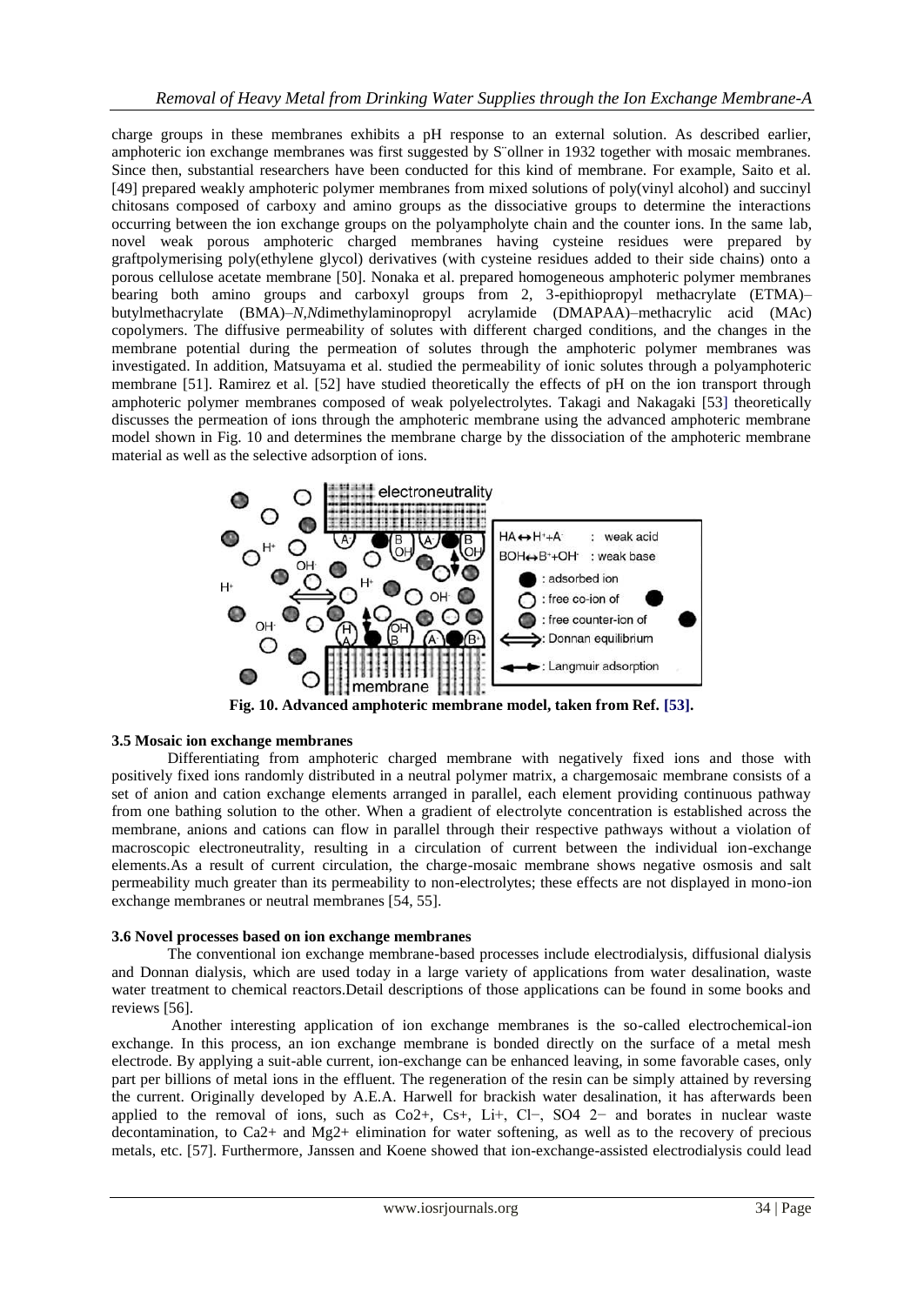to lowresidual heavy metal concentrations (10−2 molm−3), which are one order of magnitude lower than those achievable by direct deposition on bi- or tri-dimensional electrodes [58].

Electrodialysis with a bipolar membrane (BMED) provided an update of conventional electrodialysis (ED). Up to now, substantial efforts have been made to use this new technology for clean production in aqueous system and occasionally in non-aqueous systems. In aqueous system, BMED is not only used in conventional chemical or biochemical production or resources recovery, such as producing inorganic acid/base from the corresponding salts, recovery/produce organic from fermentation broth, etc, but also used in the purification or separation in food industries [59], such as inhabitation of polyphenol oxidase in apple juice, the enzyme responsible for the enzymatic browning of cloudy juice and separation of soybean proteins from other components without denaturing them, in order to produce protein isolates. As an example, Fig.11



Fig. 11. Simplified flow diagram of the production of it aconic acid (a) by conventional batch fermentation and (b) continuous fermentation with integrated electrodialysis with bipolar membranes, taken from Ref. [35].

Production of sodium methoxide is an example of BMED used in non-aqueous system [60]. Such application is illustrated in the schematic diagram of Fig. 12, which shows an electrodialysis stack with a bipolar membrane in a repeating unit consisting of two compartments between two electrodes [60]. Water-free methanol and sodium acetate are fed into the cell formed by the bipolar membrane and the cation exchange membrane, which is directed towards the cathode while water-free methanol is fed into the other cell directed towards the anode. Due to an electrical potential gradient between the electrodes, methanol is dissociated in the bipolar Membrane into protons and CH3O−-ions. The proton forms acetic acid with the acetate ions while the CH3O− ions react with the Na+-ions, which migrate from the adjacent sodium acetate containing cell and form CH3ONa. Thus, sodium acetate and methanol are converted to sodium methoxide andacetic acid. The significance of this process is not only for production of sodium methoxide itself but also in turn provides cheap chemicals for various syntheses, such as the Claisen condensation and the intramolecular Dieckmann condensation reactions, which need alkali alkoxides [61]. By means of BMED, such syntheses can be very environmentallybenigned, e.g., production of acetoacetic ester proposed by Sridhar and Feldmann [61].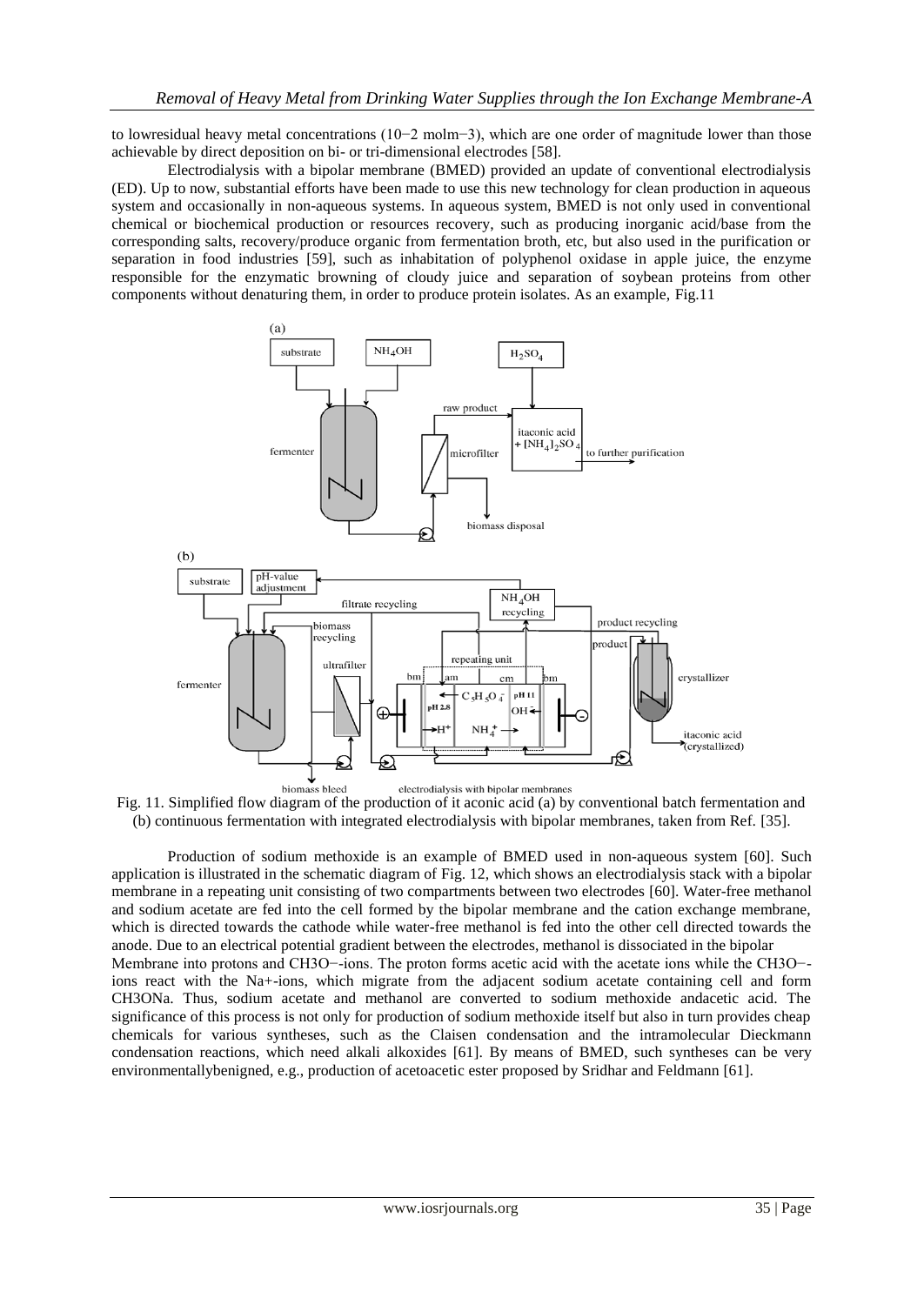

Fig.12.Schematic drawing illustrating the production of sodium methoxidebyelectrodialysis with bipolar membranes from methanol using sodium acetate as electrolyte.

Electro-electrodialysis (EED) is a combination of electrolysis and electrodialysis with ion exchange membranes. Unlike electrodialysis, which simultaneously needs both cation exchange membranes and anion exchange membranes placed in series, EED only needs a single membrane: either anion exchange membrane or cation exchange membrane.As an example, illustrates the process of concentrating HIx solution with EED based on a cation exchange mem-brane [62]. In HIx solution, the electrode reaction was the redox reaction of iodine– iodide ions . Consequently, with the help of selective proton permeation through themembrane, it is expected that the aimed "concentration" is possible in the sense that HI molality of catholyte increases while that of anolyte decreases [62]. Another example for EED with an anion exchange membrane is for the electro-oxidation of cerium (III) to cerium (IV) and simultaneous deposition of copper powder on cathode [63]. As shown in Fig. 13, anolyte is cerium (III) sulfate solution and catholyte is copper sulfate solution. With the passage of an electrical current, cerium (III) oxidizes to cerium (IV) at the anode with the reaction: Ce2 (SO4)3 +SO4 2−→ Ce(SO4)2 +2e (5)

And simultaneously copper deposits on the cathode with the reaction:

 $CuSO4 +2e \rightarrow Cu + SO4$  2− (6)

The function of the anion exchange membrane is to let the SO4 2− transport from cathode chamber to anode chamber to balance charges. Apart from these examples, EED is a potential technology for electrochemical reaction in many industries, especially in hydrometallurgy industry [63]. The most important potential largescale application of ion exchange membrane is their use as separators in fuel cells and batteries. Though Nafion series membranes have been specially designed for this purpose, its high cost and high hydrogen or methanol leaching increase the instability of the related industries. Recently, a bipolar membrane is used as protonconductive polymer electrolyte in the methanol direct-conversion fuel cell [64]. The principle is shown in Fig. 14.



Fig. 13. Electro-oxidation of cerium (III) to cerium (IV) and simultaneous deposition of copper powder on cathode by EED with an anion exchange membrane.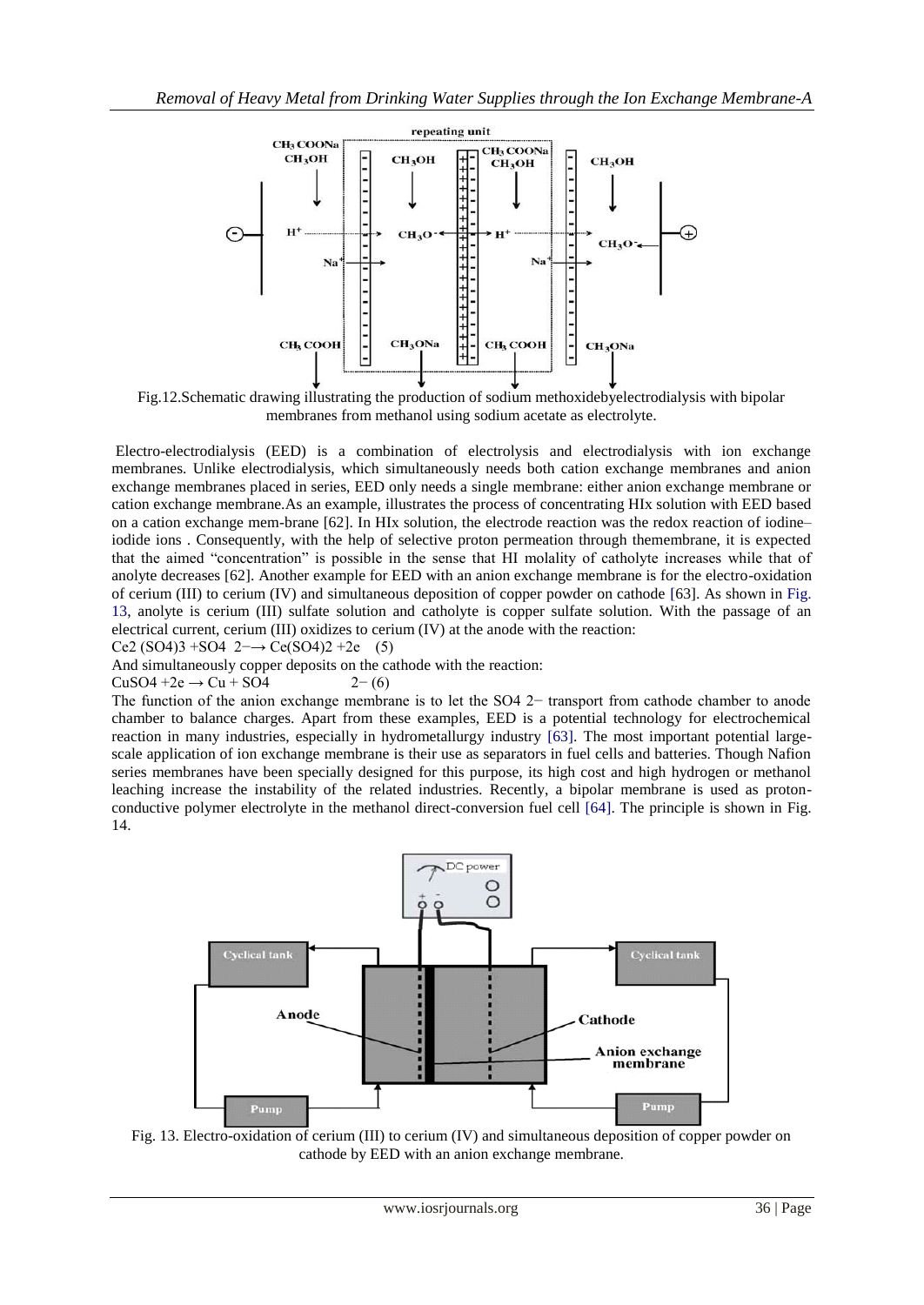

Fig.14. Schematic representation of methanol direct-conversion fuel cell with a bipolar membrane as polymer electrolyte, adapted from Ref. [32**].**

Another interesting application, which is presently studied, is the integration of ion exchange membrane in the so-called membrane reactors. Fig. 15 shows such integration applied for the treatment of drinking water with high nitrate concentration [65, 66]. The ground water contaminated by nitrate resulting from various agricultural and farm activities were first treated by electodialysis and concentrated brines were then treated by a membrane bioreactor (MBR). The results showed that the MBR allowed efficient denitrification of ED concentrates despite the drastic conditions of nitrate concentration, pH and salinity. The nitrate concentration of ED dilutes remained below the acceptable value 50 mg/l) and could be drinkable [65, 66]. In addition, in many chemical and biochemical reactions, the reaction products or the reaction by-products inhibit the reaction when a certain concentration is exceeded. This often limits the achievable product concentration and requires additional separation and concentration steps. A continuous removal of the reaction inhibiting components often makes a continuous more economic production possible.



Fig. 15. Schematic diagram in denitrification of drinking water by the association of an electrodialysis (ED) process and a membrane bioreactor (MBR), adapted from Ref. [66]. 1, ED stack; 2, MBR feed tank; 3, fermentor; 4, ultra-filtration module; 5, temperature regulator; C, cation exchange membrane; A, anion exchange membrane.

### **IV. Conclusions**

From this survey, ion exchange membrane technologies clearly appear to be versatile and capable of solving quite different problems. The author feels that most of the future developments in the area will come from those developers or users that will look at these technologies as tools to cope with their specific treatment requirements. But it should be emphasized that, for any purpose, preparation of ion exchange membranes or materials is the most crucial. In the last decade, the development of new membrane materials has gained the advantage of an interdisciplinary approach integrating recent advances in the field of material science. A number of examples developed on ion exchange membrane preparation in this paper demonstrate the interest of using innovative methods for material processing. The sol–gel process is certainly the most appropriate way to produce purely inorganic or hybrid ion exchange membranes with various reactivity or permselectivity, and phase inversion is the key steps for organic ion exchange membrane. But what should be emphasized here, as a result of these intensified research efforts, much has been accomplished in the past decade, and we are finding the potential applications for a given membrane. To satisfy with a specific requirement, one had to choose a "proper" membrane from the "sea of membranes", optimize the operational condition and then design the process. Such application status is limited by the current researches status; the relation between electromembrane function and structure, the controlled formation of electro-membranes and the properties evolution of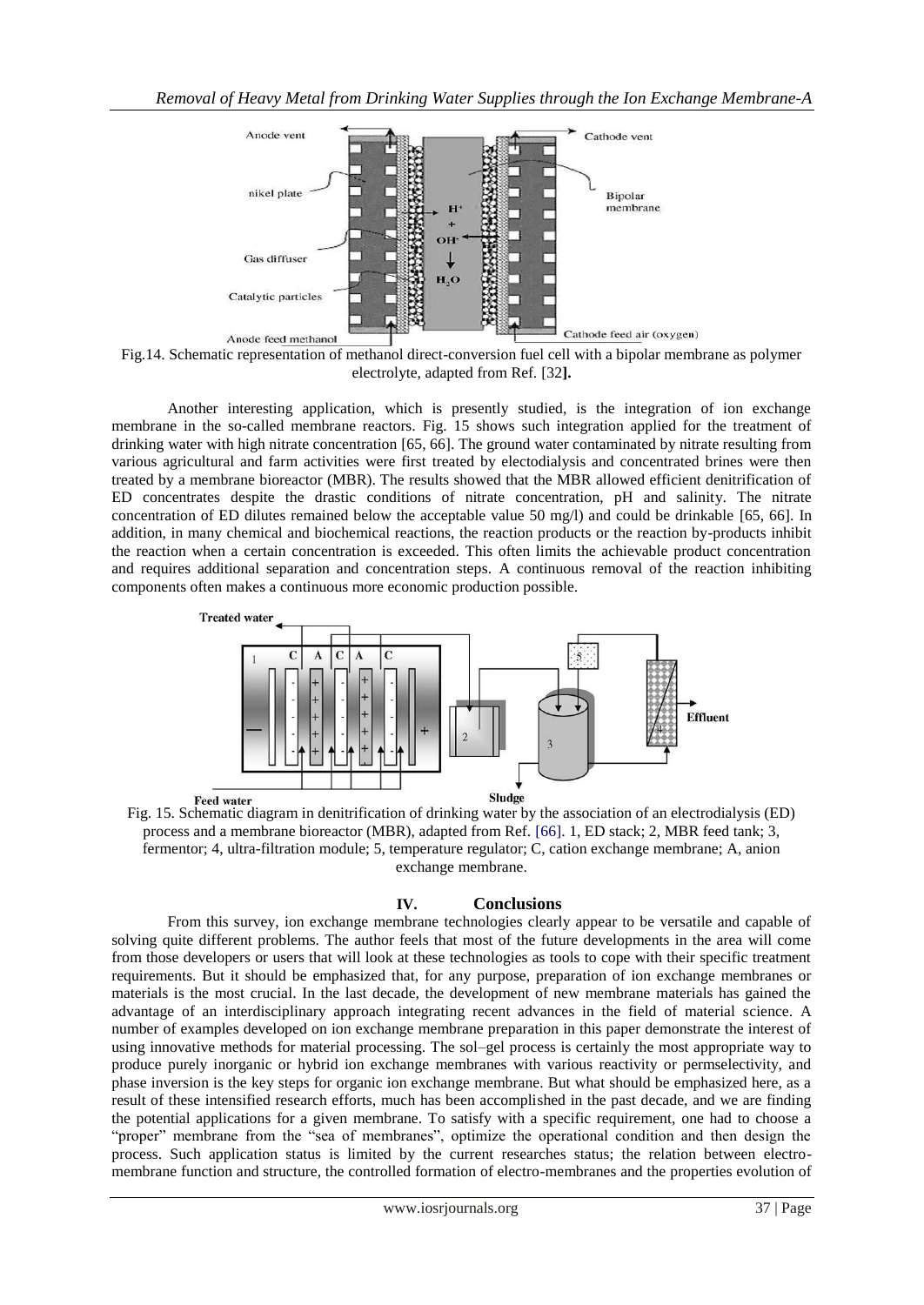electro-membranes with time leave to be quantitatively determined at this time. Obviously, in the future, it is necessary to discard this old mode and establish a new one for synthesis and application of ion exchange membranes.

 The evolution of electro-membranes properties and microstructure with elapse time should be decided. Apart from the preparation of ion exchange membranes, the technical and commercial relevance of the ion exchange membrane-based processes should also be considered. As analyzed by Strathmann in his recent work [35], some of the applications can be considered as state-of-the-art technology, such as the applications using conventional electrodialysis, production of pure water using continuous electrodeionization and some specific applications using bipolar membranes, such as producing organic acid from the fermentation broth or recovering HF and HNO3 from a waste stream generated by neutralization of a steel pickling bath; while other applications are still in the pilot plant or even laboratory stage, such as the production of acids and bases by electrodialysis with bipolar membranes. Often ion exchange membrane separation processes are in competition with other mass separation techniques and their application is determined by economic considerations. In some applications, ion exchange membrane processes provide higher quality products or are more environmentally friendly and will therefore be used in spite of a cost disadvantage. Also, increasing costs of raw materials and environmental awareness have increased the application of ion exchange membrane separation processes especially in highly industrialized and densely populated countries.

Actually, the development of electro-membrane system has gained the advantage of an interdisciplinary approach integrating recent advances in the every field of science and technology, and therefore, technologists and researchers should give exceptional considerations to interdisciplinary knowledge, such as material, inorganic, polymer science and technology, mathematics as well as engineering to solve some multifold problems, such as apparatus design and operating conditions optimum in electro-membrane processes.

#### **References**

- **[1] Nickel in Drinking-water** Background document for development of WHO *Guidelines for Drinking-water Quality.* WHO/SDE/WSH/05.08/55.
- [2] Healthy Drinking Waters for Rhode Islanders. SAFE AND HEALTHY LIVES IN SAFE AND HEALTHY COMMUNITIES.<br>[3] Tongwen Xu, ReviewIon exchange membranes: State of their development and perspective; Available online 15 August
- [3] Tongwen Xu, ReviewIon exchange membranes: State of their development and perspective; Available online 15 August 2005
- [4] H. Herman, R.C.T. Slade, J.R. Varcoe, The radiationgrafting of vinylbenzyl chloride onto poly (hexafluoropropylenecotetrafluoroethylene) films with subsequent conversion to alkalineanion exchange membranes: optimisation of the experimental conditions and characterization, J. Membr. Sci. 218 (2003) 147.
- [5] W. Lee, K. Saito, S. Furusaki, T. Sugo, K. Makuuchi, Design of urea-permeable anion exchange membrane by radiation-induced graft-polymerization, J. Membr. Sci. 81 (1993) 295.
- [6] G. Kickelbick, Concepts for the incorporation of inorganic building blocks into organic polymers on a nanoscale, Prog. Polym. Sci. 28 (2003) 83.
- [7] A. Okada, A. Usuki, The chemistry of polymer–clay hybrids, Mater. Sci. Eng. C 3 (1995) 109.
- [8] J.W. Gilman, Flammability and thermal stability studies of polymer layered-silicate (clay) nanocomposites, Appl. Clay Sci. 15 (1999) 31.
- [9] M. Zanetti, S. Lomakin, G. Camino, Polymer layered silicate nanocomposites, Macromol. Mater. Eng. 279 (2000) 1.
- [10] S.P. Armes, Electrically conducting polymer colloids, Polym. News 20 (1995) 233.
- [11] T. Sakata, K. Hashimoto, M. Hiramoto, New aspects of electron transfer on semiconductor surface: dye-sensitization system, J. Phys. Chem. 94 (1990) 3040.
- [12] J. Takada, H. Awaji, M. Koshioka, A. Nakajima, W.A. Nevin, Organic–inorganic multilayers: a new concept of optoelectronic material, Appl. Phys. Lett. 61 (1992) 2184.
- [13] D.B. Mitzi, Thin-film deposition of organic–inorganic hybrid materials,Chem. Mater. 13 (2001) 3283.
- [14] B. Bauer, F.J. Gerner, H. Strathmann, Development of bipolar membranes, Desalination 68 (1988) 279.
- [15] T.W. Xu, Development of a bipolar membrane-based process, Desalination 140 (2001) 247.
- 
- [16] H. Mueller, H. Puetter, Production of bipolar membrane, U.S. Patent 4,670,125 (1987).
- [17] P. Francesco, S.L. Rosignano, Method for making a bipolar membrane, U.S. Patent 5,849,167 (1998). R.G. Simons, R. Bay, High performance bipolar membranes, U.S. Patent 5,227,040 (1993).
- [19] L.T.C. Lee, G.J. Dege, K.J. Liu, High performance, quality controlled bipolar membrane, U.S. Patent 4,057,481 (1997).
- [20] K. Nagsubramanian, F.P. Chlanda, K.J. Liu, Use of bipolar membrane for generation of acid and base—an engineering and economic analysis, J. Membr. Sci. 2 (1977) 109.
- [21] S. Thate, G. Eigenberger, H.J. Rapp, Introduction, in: A.J.B. Kemperman (Ed.), Handbook on Bipolar membrane Technology, Twente University Press, Enschede, 2000, pp. 9–16 (Chapter 1).
- [22] K.N. Mani, Electrodialysis water-splitting technology, J. Membr. Sci. 58 (1991) 117.
- H. Strathmann, G.H. Koops, Process economics of the electrodialytic water dissociation for the production of acid and base, in: A.J.B. Kemperman (Ed.), Handbook on Bipolar Membrane Technology, Twente University Press, Enschede, 2000, pp. 193–218.
- [24] V. Frilette, Preparation and characterization of bipolar ion exchange membranes, J. Phys. Chem. 60 (1956) 435.
- [25] F. Wilhelm, N.V.D. Vegt, M. Wessling, H. Strathmann, Bipolar membrane preparation, in: A.J.B. Kemperman (Ed.), Handbook Bipolar Membrane Technology, Twente University Press, Enschede, 2000, pp. 79–108.
- [26] J.H. Hao, C.X. Chen, L. Li, L.X. Yu, W.J. Jiang, Preparation of bipolar membranes (I), J. Appl. Polym. Sci. 80 (2001) 1658.
- [27] R.Q. Fu, T.W. Xu, W.H. Yang, Z.X. Pan, Preparation of a monosheet bipolar membrane by simultaneous irradiation grafting polymerization of acrylic acid and chloromethylstyrene, J. Appl. Polym. Sci. 90 (2003) 572.
- [28] A. Jendrychowska-Bonamour, Semipermeable membranes synthesized by grafting poly(tetrafluoroethylene) films. Synthesis and study of properties. II. Anionic and cationic mixed membranes, J. Chim. Phys. Phys. Chim. Biol. 70 (1973) 16.
- [29] Z. Xu, H. Gao, M. Qian, Y. Yu, G. Wan, B. Chen, Preparation of bipolar membranes via radiation peroxidation grafting, Radiat. Phys. Chem. 42 (1993) 963.